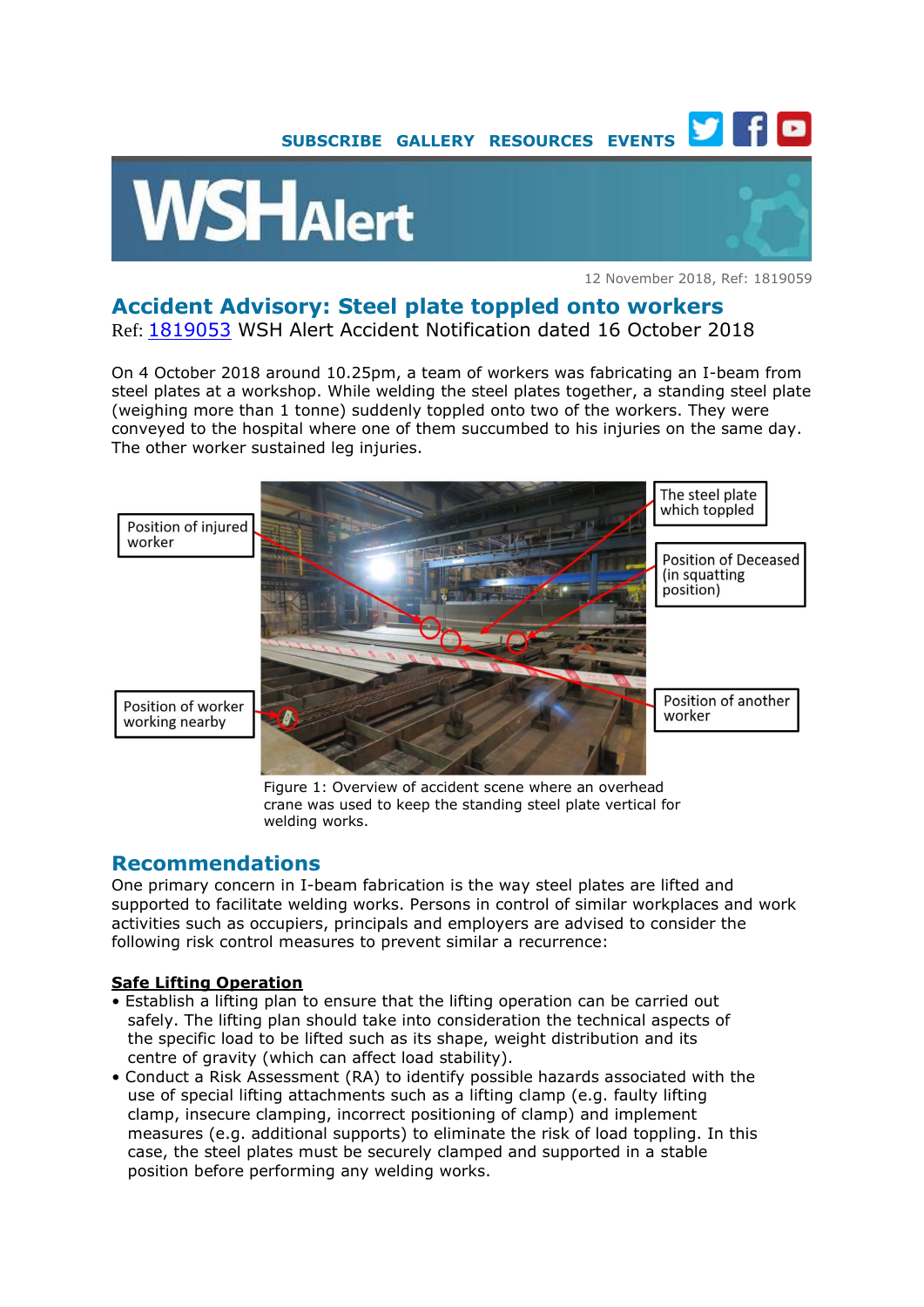#### **Equipment Inspection and Maintenance**

- Conduct regular visual checks on the lifting machine (the overhead travelling crane in this case) and all lifting gears and appliances (e.g. hooks and shackles, chain slings, lifting clamps) to ensure that they are in good working condition and fit for use.
- Subject all lifting equipment to preventive maintenance (frequency of maintenance to be based on manufacturer*'*s recommendation) to ensure proper functioning.
- Replace any defective lifting machine component or lifting gear immediately.

#### **Safe Work Procedure**

- Establish and implement a Safe Work Procedure (SWP) to ensure the safe performance of work activity. In this case, a safe work method for I-beam fabrication coupled with engineered solutions (e.g. for clamping, lifting and load support) must be put in place prior to work commencement. Workers should also be familiar with the SWP for the use of lifting clamps and the consequences of an accidental release.
- Provide the necessary supervision to ensure that both the lifting plan and the SWP are strictly adhered to.

#### **Worker Training**

• Ensure that lifting team members (crane operator, lifting supervisor, rigger, signalman) are competent and have successfully completed the relevant safety and health training in relation to their assigned roles and responsibilities (e.g. WSQ Supervise Safe Lifting Operations course for lifting supervisors).

#### **Effective Communications**

• Supervisors may use the daily toolbox meeting to communicate the lifting plan, safe work procedure and any WSH matters. Toolbox meetings should be conducted prior to work commencement and before shift handover.

### **Risk Assessment**

Conduct a thorough Risk Assessment (RA) for all work activities to control any foreseeable risk that may arise during I-beam fabrication works. The RA should cover, but is not limited to, the following areas:

- Identification and demarcation of operational zone.
- Procedure for clamping and release of steel plates.
- Introduction of additional supports to eliminate the risk of load toppling.
- Emergency response procedure including site-specific rescue plan and medical evacuation.

## **Further Information**

- 1. Workplace Safety and Health Act.
- 2. Workplace Safety and Health (Risk Management) Regulations.
- 3. Workplace Safety and Health (General Provisions) Regulations.
- 4. Workplace Safety and Health (Operation of Cranes) Regulations 2011.
- 5. Code of Practice on Workplace Safety and Health Risk Management.
- 6. Code of Practice on Safe Lifting Operations in the Workplaces.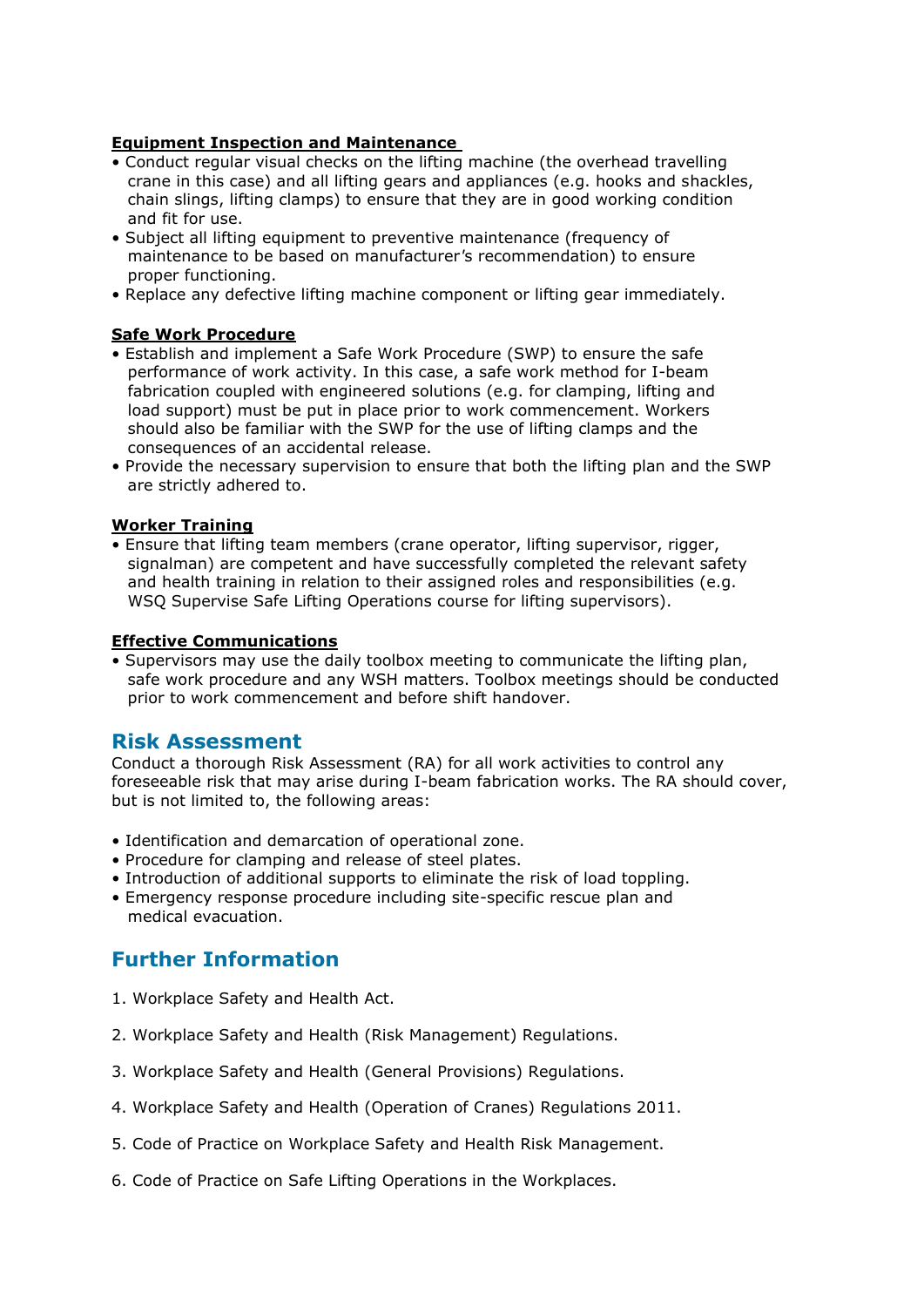7. SS 343: 2014 Specification for Lifting Gear – Part 1: Wire rope slings, Part 2: Hooks, Part 3: Shackles.

8. SS 497: 2011 Code of Practice for Design, Safe Use and Maintenance of Gantry Cranes, Overhead Travelling Cranes and Monorail Hoists.

9. SS 510: 2017 Code of Practice for Safety in Welding and Cutting (and other operations involving the use of heat).

10. SS 537: 2008 Code of Practice for Safe Use of Machinery – Part 1: General requirements.

11. SS 567: 2011 Code of Practice for Factory Layout – Safety, Health and Welfare Considerations.

12. SS 595: 2014: Steel Wire Ropes for Hoisting – Part 3: Code of Practice for the Care, Inspection and Maintenance of Steel Wire Ropes for Hoisting.

13. WSH Guide on Safe Use of Overhead Travelling, Cranes Gantry Cranes, Jib Cranes and Hoist.

- 14. WSH Guidelines on Safe Use of Machinery.
- 15. WSH Council's Guidebook for Lifting Supervisors.
- 16. WSH Council's Guide to Effective Toolbox Meeting.
- 17. WSH Council's Activity Based Checklist for Effective Toolbox Meetings.
- 18. WSH Council's Activity Based Checklist for Working Safely with Machines.
- 19. WSH Council's Case Studies for Metalworking Industry.
- 20. WSH Council's 6 Basic WSH Rules for Lifting Operations.
- 21. WSH Council's 6 Basic WSH Rules for Working with Machines.

\* Information on the accident is based on preliminary investigations by the Ministry of Manpower as at 26 October 2018. This may be subject to change as investigations are still on-going. Please also note that the recommendations provided here are not exhaustive and they are meant to enhance workplace safety and health so that a recurrence may be prevented. The information and recommendations provided are not to be construed as implying any liability to any party nor should it be taken to encapsulate all the responsibilities and obligations under the law.

We regret that we are unable to reply to emails at this address. For enquiries or feedback, please email us at [contact@wshc.sg](mailto:contact@wshc.sg).

Visit the WSH Council's [website](https://www.wshc.sg/) now for updates on WSH-related matters, information and events.

Prevent all injuries. **VISION.** ZERO Go home safe and healthy.

Show your support for safe and healthy workplaces at www.wshc.sq/nationalcampaigns